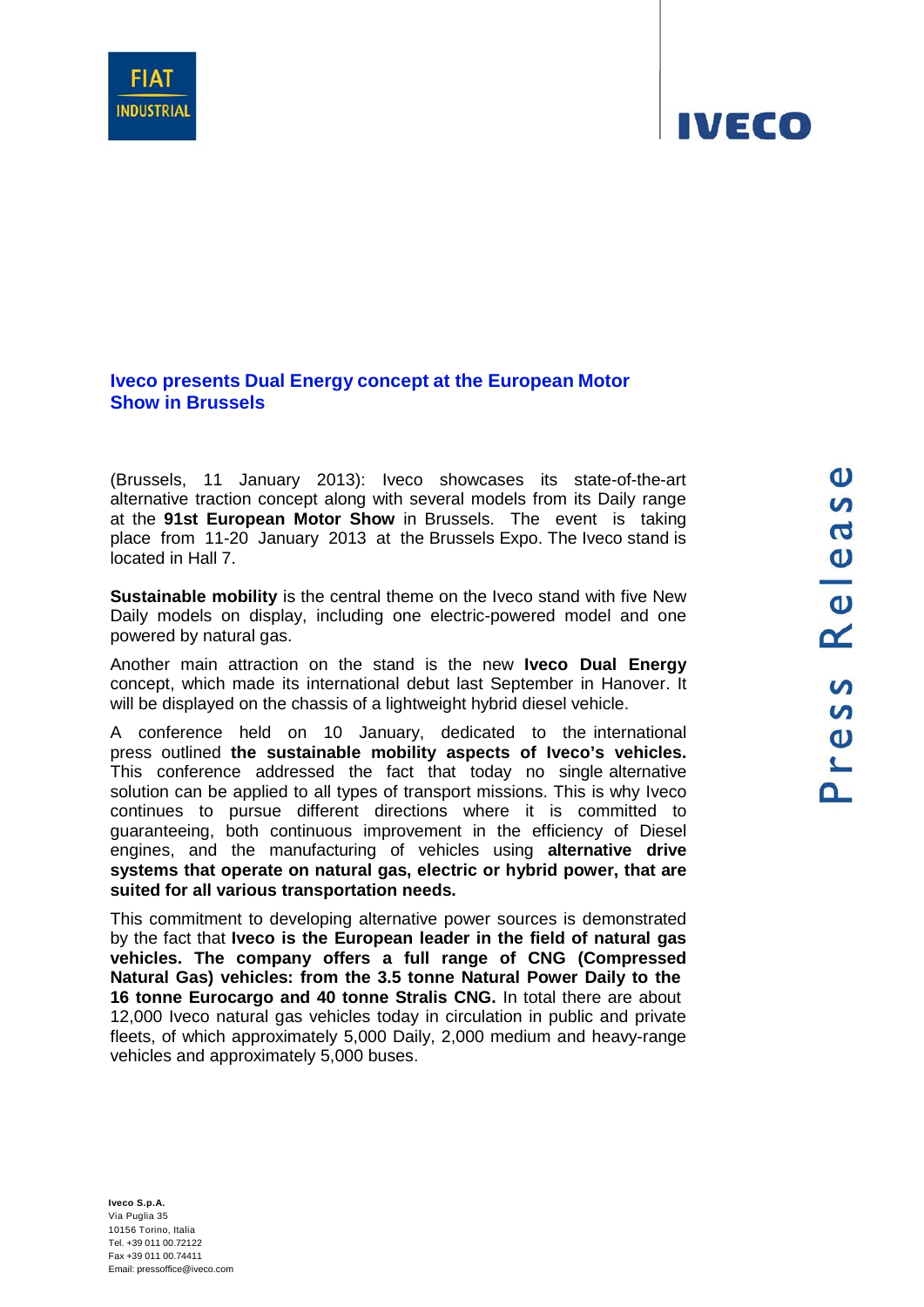

# IVECO

#### **Iveco Dual Energy: the ideal urban mobility solution**

Iveco renews its commitment to the research and development of new technological solutions that meet the increasing demands for sustainable mobility. The **Iveco Dual Energy** concept is the result of this continued innovation. It proposes an extremely flexible technology for light commercial vehicles that is capable of switching to the most appropriate power source depending on a vehicle's specific mission.

The system relies on the use of two different types of traction. The first is exclusively electric, ensuring zero local emissions and low noise levels. This electric system is specified for urban or low-traffic areas, where the speed limit does not exceed 50 kilometres per hour.

The second hybrid (thermoelectric) option is suitable for long journeys and for extra-urban missions. The hybrid system is appropriate for achieving energy efficiency on extra-urban roads. This type of traction reduces up to 25% consumption and  $CO<sub>2</sub>$  emissions compared to a Diesel engine. These two alternative traction systems make the vehicle suitable for "last mile" management in zero emission areas, whilst ensuring the best performances for extra-urban activities.

Iveco has worked on this concept via an open and collaborative innovation model which relies on cooperation with key partners. The Iveco Dual Energy components on display were in fact implemented in collaboration with other important international companies.

#### **Vehicles on display: the Daily range**

Five Iveco Daily models, which include an electric and a natural gas powered option, will be displayed on the stand. Ecological and reliable, the Daily range exhibited in Brussels showcases all of its characteristics as a versatile lightweight vehicle that is able to respond to the logistic requirements of those who work daily in the transport of goods and people both in city centres as well as in express, extra-urban transport.

These characteristics include: a ladder-frame chassis, rear-wheel drive, direct injection turbocharged diesel engine, 4x4 version, intercooler, natural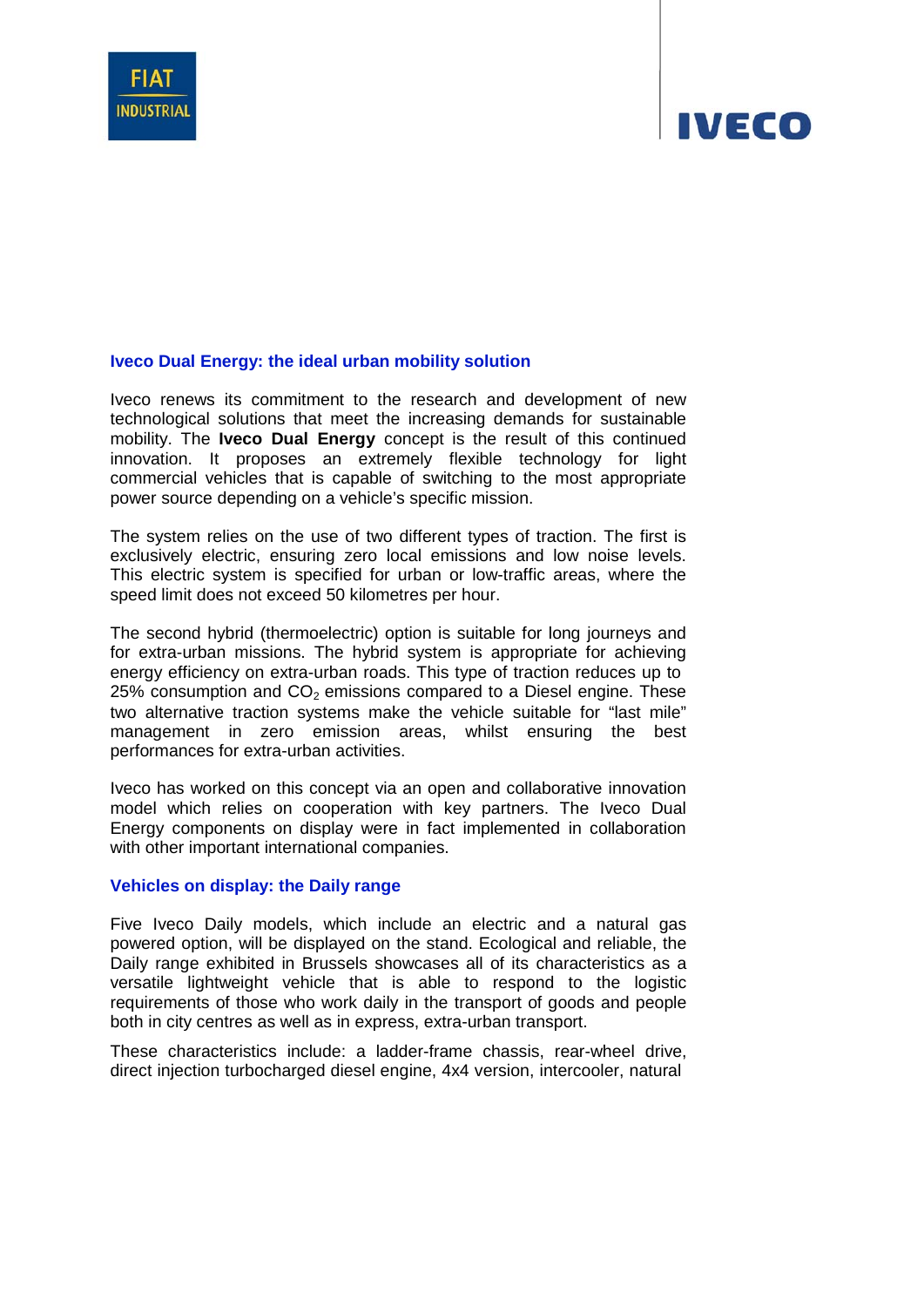

# IVECO

gas engines, up to 17.2  $m<sup>3</sup>$  of loading space and an internal height of 210 cm, common rail fuel injection, six-speed transmissions and a total mass of weight capacity for seven tonnes. In brief, these are the strengths that summarise the history of an undeniable protagonist in the lightweight commercial vehicle market.

The following Daily vehicles will be present on the stand: a 12 m Euro 5 35S15V Daily with Start&Stop function, a Euro 5 70C21, a 12m electric Daily, a compressed natural gas (CNG) powered 50C14G/P and a 50C15 EEV.

### **Daily Natural Power**

The Daily range also offers the Natural Power version, equipped with an F1 CNG 136 hp engine by FPT Industrial with three-way catalytic converter. The engine uses the stoichiometric combustion system (with a chemically correct air-fuel ratio), which provides high reliability and durability and ensures exhaust gas emissions well below the limits required by European EEV regulations in force.

### **Daily Electric**

Also with regard to electric vehicles, the Daily is able to ensure high levels of reliability and to adapt to the most common missions in urban areas, such as door-to-door distribution and the urban transport of people. The electric-powered vehicle with zero exhaust emissions is designed, manufactured, sold and serviced entirely by Iveco.

### **The Start&Stop function: up to 10% reduction in fuel consumption and** CO<sub>2</sub> emissions

The Daily allows the driver to improve and optimise their driving style with new technologies such as the Start&Stop function and the GSI (Gear Shift Indicator) system.

The Start&Stop function is available as an option in conjunction with the new 6-speed gearbox with the 2.3 litre engine. This function switches the